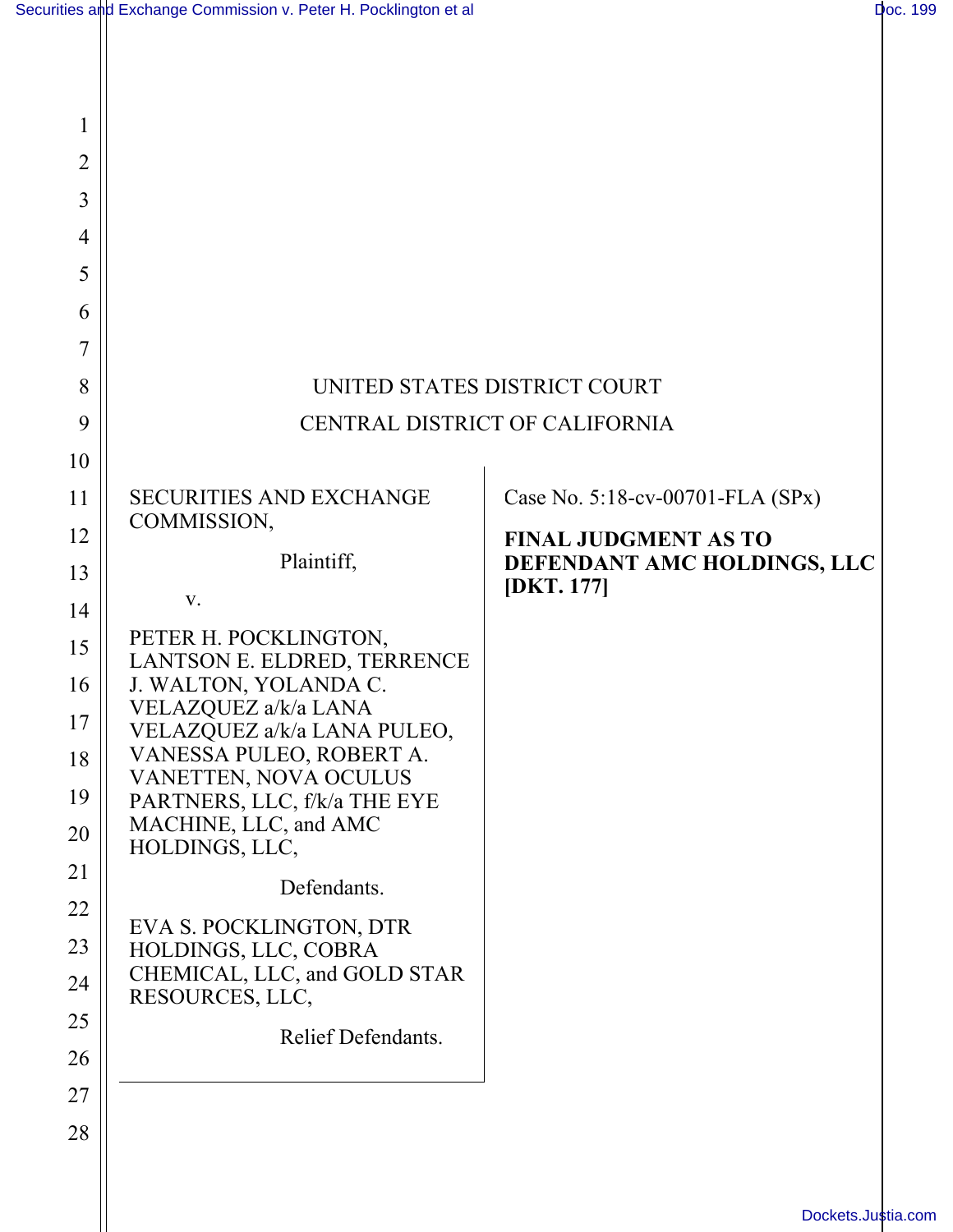27

28

## **FINAL JUDGMENT AS TO AMC HOLDINGS, LLC**

The Securities and Exchange Commission (the "Commission") having filed a Complaint and Defendant AMC Holdings, LLC ("Defendant") having entered a general appearance; consented to the court's jurisdiction over Defendant and the subject matter of this action; consented to entry of this Final Judgment without admitting or denying the allegations of the Complaint (except as to jurisdiction and except as otherwise provided herein); waived findings of fact and conclusions of law; and waived any right to appeal from this Final Judgment:

## **I.**

 IT IS HEREBY ORDERED, ADJUDGED, AND DECREED that Defendant is permanently restrained and enjoined from violating, directly or indirectly, Section 10(b) of the Securities Exchange Act of 1934 (the "Exchange Act") [15 U.S.C.  $\S 78i(b)$ ] and Rule 10b-5 (a) and (c) promulgated thereunder [17 C.F.R.  $\S 240.10b-$ 5(a) and (c)], by using any means or instrumentality of interstate commerce, or of the mails, or of any facility of any national securities exchange, in connection with the purchase or sale of any security:

(a) to employ any device, scheme, or artifice to defraud; or

(c) to engage in any act, practice, or course of business which operates or would operate as a fraud or deceit upon any person.

 IT IS FURTHER ORDERED, ADJUDGED, AND DECREED that, as provided in Federal Rule of Civil Procedure 65(d)(2), the foregoing paragraph also binds the following who receive actual notice of this Final Judgment by personal service or otherwise: (a) Defendant's officers, agents, servants, employees, and attorneys; and (b) other persons in active concert or participation with Defendant or with anyone described in (a).

**II.** 

 IT IS HEREBY FURTHER ORDERED, ADJUDGED, AND DECREED that Defendant is permanently restrained and enjoined from violating Section 17(a) of the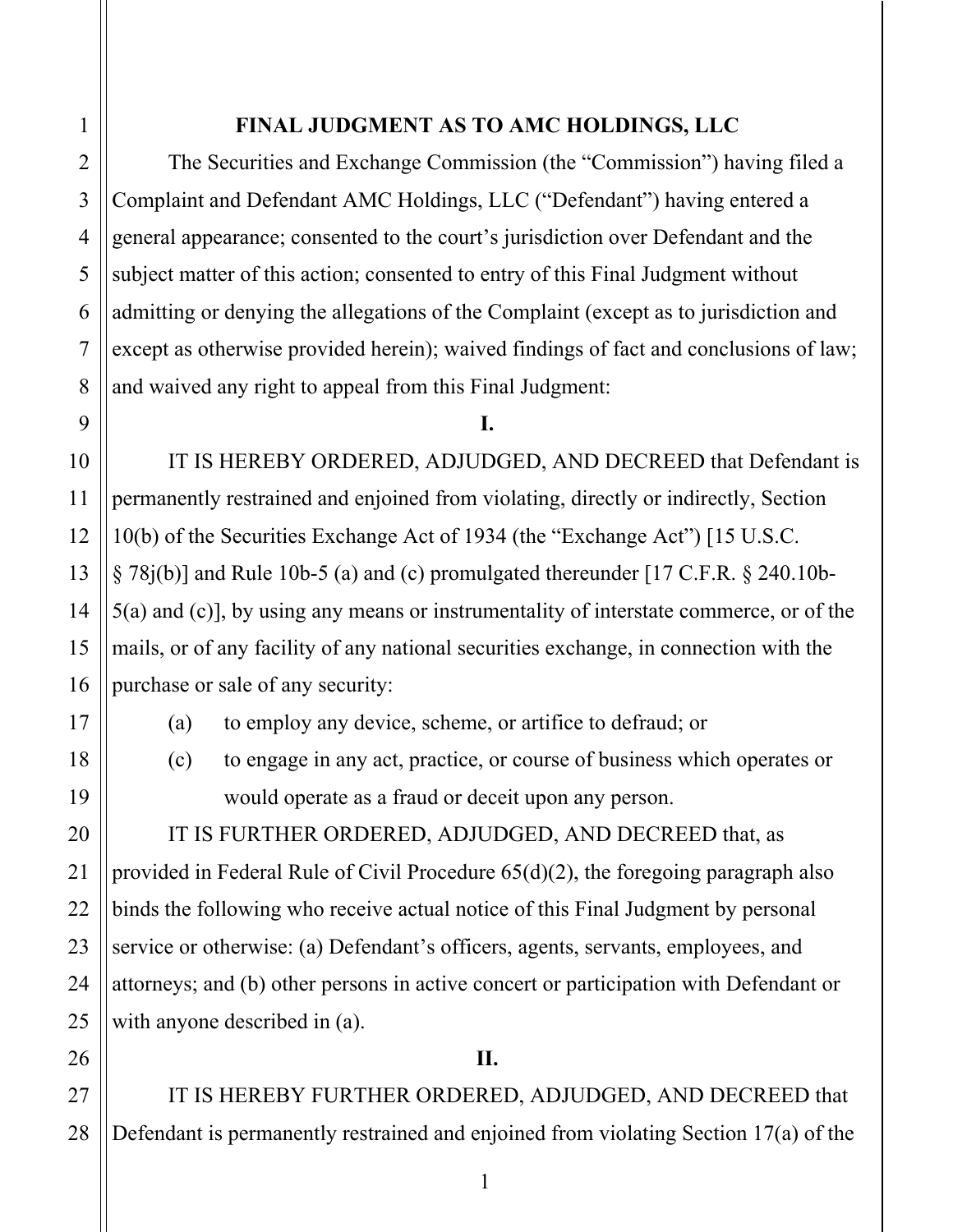Securities Act of 1933 (the "Securities Act") [15 U.S.C.  $\S 77q(a)$ ] in the offer or sale of any security by the use of any means or instruments of transportation or communication in interstate commerce or by use of the mails, directly or indirectly:

- (a) to employ any device, scheme, or artifice to defraud;
- (b) to obtain money or property by means of any untrue statement of a material fact or any omission of a material fact necessary in order to make the statements made, in light of the circumstances under which they were made, not misleading; or
- (c) to engage in any transaction, practice, or course of business which operates or would operate as a fraud or deceit upon the purchaser.

 IT IS FURTHER ORDERED, ADJUDGED, AND DECREED that, as provided in Federal Rule of Civil Procedure 65(d)(2), the foregoing paragraph also binds the following who receive actual notice of this Final Judgment by personal service or otherwise: (a) Defendant's officers, agents, servants, employees, and attorneys; and (b) other persons in active concert or participation with Defendant or with anyone described in (a).

## **III.**

IT IS HEREBY FURTHER ORDERED, ADJUDGED, AND DECREED that Defendant shall pay a civil penalty in the amount of \$543,213.00 pursuant to Section 20(d) of the Securities Act 15 U.S.C.  $\S 77t(d)$  and Section 21(d)(3) of the Exchange Act [15 U.S.C. § 78u(d)(3). Defendant shall satisfy this obligation by paying \$543,213.00 to the Securities and Exchange Commission within 30 days after entry of this Final Judgment.

Defendant may transmit payment electronically to the Commission, which will provide detailed ACH transfer/Fedwire instructions upon request. Payment may also be made directly from a bank account via Pay.gov through the SEC website at http://www.sec.gov/about/offices/ofm.htm. Defendant may also pay by certified check, bank cashier's check, or United States postal money order payable to the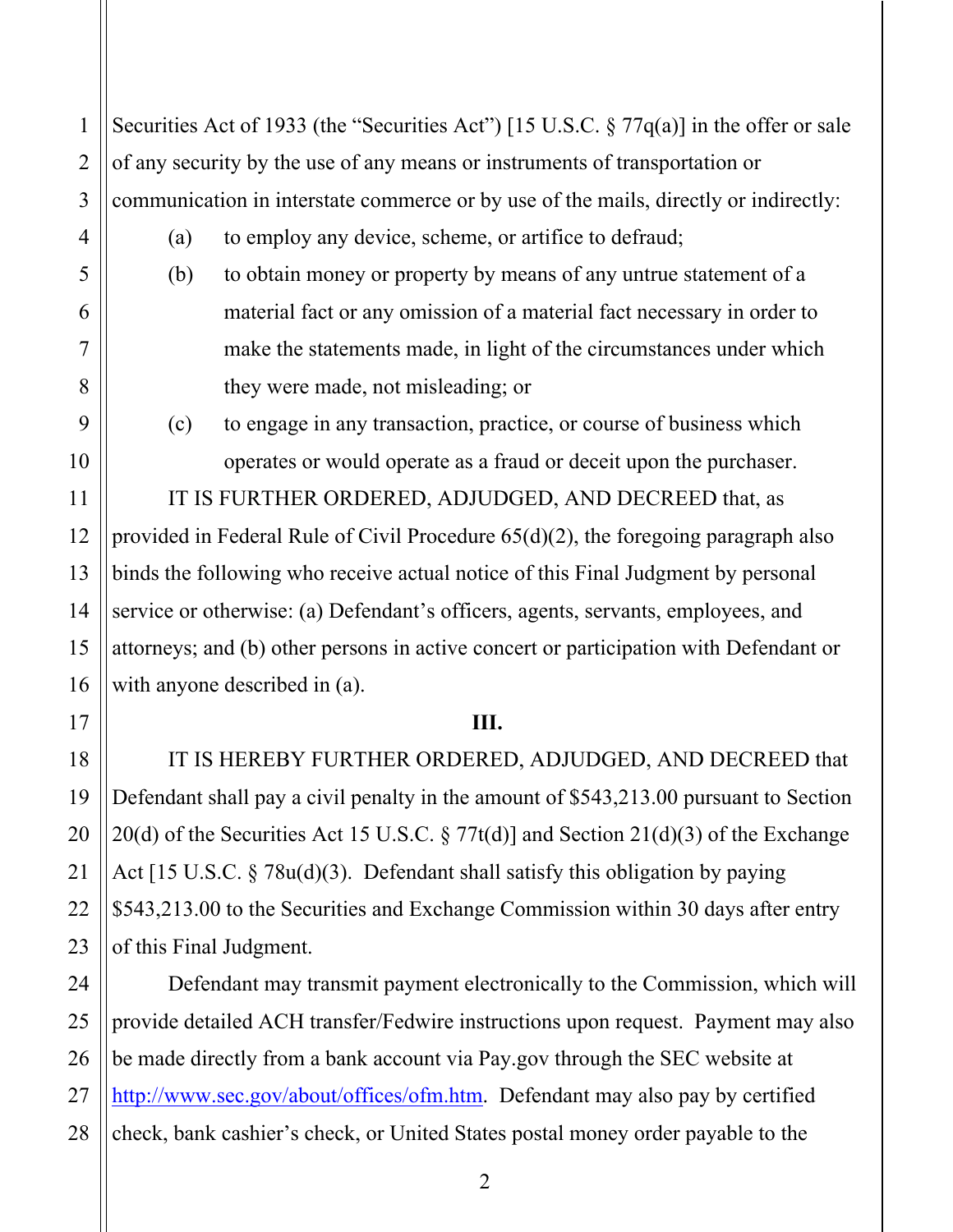Securities and Exchange Commission, which shall be delivered or mailed to:

Enterprise Services Center Accounts Receivable Branch 6500 South MacArthur Boulevard Oklahoma City, OK 73169

and shall be accompanied by a letter identifying the case title, civil action number, and name of this court; AMC Holdings, LLC as a defendant in this action; and specifying that payment is made pursuant to this Final Judgment.

Defendant shall simultaneously transmit photocopies of evidence of payment and case identifying information to the Commission's counsel in this action. By making this payment, Defendant relinquishes all legal and equitable right, title, and interest in such funds and no part of the funds shall be returned to Defendant.

The Commission may enforce the court's judgment for penalties by the use of all collection procedures authorized by law, including the Federal Debt Collection Procedures Act, 28 U.S.C. § 3001 *et seq.,* and moving for civil contempt for the violation of any court orders issued in this action. Defendant shall pay post judgment interest on any amounts due after 30 days of the entry of this Final Judgment pursuant to 28 U.S.C. § 1961. The Commission shall hold the funds, together with any interest and income earned thereon (collectively, the "Fund"), pending further order of the court.

The Commission may propose a plan to distribute the Fund subject to the court's approval. Such a plan may provide that the Fund shall be distributed pursuant to the Fair Fund provisions of Section 308(a) of the Sarbanes-Oxley Act of 2002. The court shall retain jurisdiction over the administration of any distribution of the Fund, and the Fund may only be disbursed pursuant to an Order of the court.

Regardless of whether any such Fair Fund distribution is made, amounts ordered to be paid as civil penalties pursuant to this Judgment shall be treated as penalties paid to the government for all purposes, including all tax purposes. To preserve the deterrent effect of the civil penalty, Defendant shall not, after offset or

1